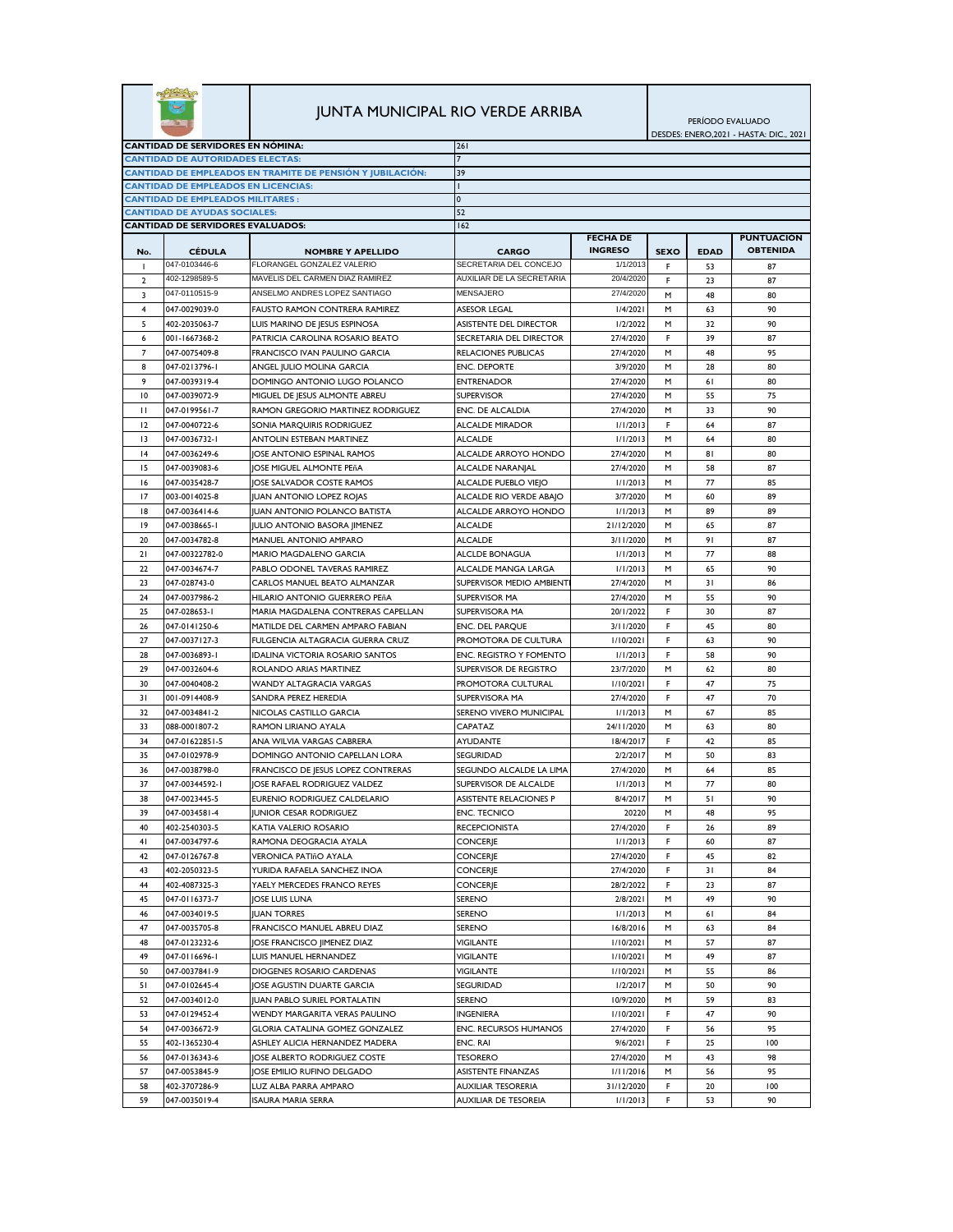| 60           | 402-2116549-7  | GABRIELA DE JESUS CANARIO PAULINO          | <b>ENC. COMPRA</b>           | 27/4/2020  | F  | 32 | 90  |
|--------------|----------------|--------------------------------------------|------------------------------|------------|----|----|-----|
| 61           | 047-0210834-3  | YUDELNIS DEL CARMEN LOPEZ                  | ENC. CONTABILIDAD            | 27/4/2020  | F  | 31 | 90  |
| 62           | 402-1318760-8  | KATERIN ALTAGRACIA BASORA                  | AUXILIAR CONTABILIDAD        | 27/4/2020  | F  | 23 | 87  |
| 63           | 047-0102943-3  | ONEIDA SAGRARIO BATISTA GOMEZ              | <b>ENC. INSPECTORIA</b>      | 27/4/2020  | F  | 48 | 89  |
| 64           | 402-2456492-8  | ELIZAMA SANTOS RODRIGUEZ                   | <b>INSPECTORA</b>            | 12/4/2021  | F  | 28 | 85  |
|              |                |                                            | <b>INSPECTORA</b>            | 27/4/2020  | F  |    | 87  |
| 65           | 047-0126249-7  | GRISANNIA ELIZABETH CRUCETA BURGOS         |                              |            |    | 45 |     |
| 67           | 047-0036393-2  | LOURDES PILARTE POLANCO                    | <b>INSPECTORA</b>            | 1/1/2013   | F  | 60 | 89  |
| 68           | 402-2404162-0  | JOEL NARCISO DISLA MALDONADO               | <b>INSPECTORA</b>            | 1/6/2021   | м  | 27 | 87  |
| 69           | 047-0034313-2  | MARIO ANTONIO GUZMAN GRULLON               | <b>INSPECTORA</b>            | 1/1/2013   | M  | 71 | 90  |
| 70           | 402-2379931-9  | MARCO MIGUEL PAULINO ABREU                 | <b>INSPECTOR</b>             | 22/6/2021  | M  | 29 | 80  |
| 71           | 047-0138275-8  | LUIS BALDERA FELIX                         | <b>SUPERVISOR</b>            | 16/8/2016  | M  | 44 | 70  |
| 72           | 402-2594404-6  | CAROLINA RODRIGUEZ GOMEZ                   | <b>INSPECTORA</b>            | 31/12/2020 | F. | 28 | 87  |
| 73           | 402-1084358-3  | YASMARLIN MERCEDES ALMONTE MARTINEZ        | CAJERA                       | 27/4/2020  | F. | 23 | 89  |
| 74           | 047-0048037-1  | MARIANO DE LEON DE LEON                    | <b>FINANCIERO</b>            | 19/8/2010  | M  | 70 | 97  |
|              | 047-0034225-8  |                                            |                              |            | M  |    |     |
| 75           |                | <b>HECTOR ANTONIO ECHAVARRIA</b>           | <b>ENC. TRNSPORTACION</b>    | 1/6/2020   |    | 32 | 95  |
| 76           | 031-0031144-2  | <b>ALCIDES DIAZ</b>                        | <b>CHOFER</b>                | 1/9/2021   | M  | 59 | 83  |
| 77           | 031-0341121-5  | EDWAR ALEXANDER GOMEZ ANGELES              | <b>CHOFER</b>                | 1/5/2014   | М  | 43 | 75  |
| 78           | 047-0011555-5  | <b>FABIO RODRIGUEZ</b>                     | <b>CHOFER</b>                | 26/8/2014  | м  | 59 | 95  |
| 79           | 047-0116680-5  | GEOVANNI DE JESUS ALMONTE ROSARIO          | <b>CHOFER</b>                | 27/4/2020  | м  | 49 | 80  |
| 80           | 047-0177820-3  | FRANKELIN SERRANO                          | <b>CHOFER COMPACTADOR</b>    | 1/1/2013   | M  | 36 | 89  |
| 81           | 047-0164760-6  | VIRGILIO ANTONIO GARCIA ROSARIO            | <b>MECANICO</b>              | 1/1/2013   | M  | 43 | 80  |
| 82           | 047-0040157-5  | ALEJANDRO ANTONIO HERNANDEZ BATISTA        | <b>CHOFER</b>                | 1/10/2016  | M  | 49 | 95  |
| 83           | 047-0035605-0  | ARISTIDES ANTONIO PUNTIEL CASTILLO         | AYUNDANTE DE CHOFER          | 1/10/2016  | M  | 54 | 85  |
| 84           | 402-2006409-7  | <b>ANTONIA RAMOS VARGAS</b>                | <b>SUPERVISORA</b>           | 1/3/2021   | F  | 32 | 80  |
|              |                |                                            |                              |            |    |    |     |
| 85           | 054-0149956-0  | DIANA CAROLINA DE LEON COLON               | SUPERVISORA                  | 8/7/2021   | F. | 34 | 80  |
| 86           | 047-0199165-7  | MARIA MAGDALENA CAPELLAN                   | SUPERVISORA DE CONCERJE      | 27/4/2020  | F  | 36 | 87  |
| 87           | 047-0039890-4  | <b>CAYETANO MOREL MOREL</b>                | <b>SUPERVISOR</b>            | 29/6/2020  | M  | 73 | 83  |
| 88           | 001-0578944-0  | <b>JOSE BIEMNNVENIDO DIAZ PEREZ</b>        | <b>SUPERVISOR</b>            | 1/1/2021   | M  | 57 | 84  |
| 89           | 047-0125767-9  | SOLEDAD ALTAGRACIA ABREU CASTILLO          | <b>SUPERVISORA</b>           | 1/1/2021   | F. | 45 | 88  |
| 90           | 402-3440151-7  | <b>WILDERLIN MERCEDES ALEJO LOPEZ</b>      | <b>SUPERVISORA</b>           | 1/1/2021   | F  | 21 | 89  |
| 91           | 047-0159783-5  | FRANCISCA MERCEDES POLANCO MENDOZA         | SUPERVISAORA DE BARRIDO      | 1/1/2021   | F  | 60 | 89  |
| 92           | 047-0035528-4  | JUANA MERCEDES JOGA REYES                  | <b>INSPECTORA DE BARRIDO</b> | 27/4/2020  | F. | 63 | 89  |
| 93           | 047-0036440-1  | JOSE PABLO REYES SILVA                     | AYUDANTE DE ELECTRICISTA     | 20/3/2017  | M  | 53 | 80  |
|              |                |                                            |                              |            |    |    |     |
| 94           | 402-1289853-6  | NATANAEL ANTONIO FRIAS RODRIGUEZ           | OPERADOR DEL RODILLO         | 20/1/2022  | M  | 25 | 70  |
| 95           | 047-0037453-3  | RAMON DELFINO MARTINEZ AYALA               | MAESTRO CONSTRUCTOR          | 27/4/2020  | M  | 56 | 85  |
| 96           | 047-0155885-2  | VINICIO ANTONIO GARCIA                     | OPERADOR DEL GREDA           | 1/12/2016  | M  | 52 | 89  |
| 97           | 047-0040175-7  | DANNY DE JESUS HICIANO NUñEZ               | <b>SUPERVISORA</b>           | 29/6/2020  | F. | 58 | 89  |
| 98           | 047-0034774-5  | ALEJANDRO ALMONTE RUIZ                     | <b>OBRERO</b>                | 1/1/2013   | M  | 52 | 85  |
| 99           | 047-0151328-7  | BIENVENIDO CONTRERAS RAMIREZ               | OBRERO                       | 27/4/2020  | M  | 43 | 80  |
| 100          | 047-0035083-0  | FLORENTINO OSORIA OSAORIA                  | OBRERO                       | 22/7/2021  | M  | 63 | 85  |
| 101          | 402-2601075-5  | <b>JANIEL SANTOS POLANCO</b>               | <b>OBRERO</b>                | 1/1/2021   | M  | 26 | 90  |
| 102          | 047-0151428-5  | ALEJANDRO ULERIO NUñEZ                     | OBRERO                       | 1/1/2013   | M  | 44 | 90  |
| 103          | 047-0037321-2  |                                            | <b>OBRERO</b>                | 1/10/2016  |    | 69 | 90  |
|              |                | CAONABO DE JESUSVERAS ARIAS                |                              |            | м  |    |     |
| 104          | 047-0039470-5  | DANNY ANTINIO PEREZOVALLES                 | <b>OBRERO</b>                | 1/11/2021  | M  | 48 | 85  |
| 105          | 047-0039887-0  | <b>DIONICIO MORELES NUñEZ</b>              | OBRERO                       | 26/8/2014  | M  | 72 | 90  |
| 106          | 047-0038120-7  | FRANCISCO JOSE SANCHEZ QUIROZ              | OBRERO                       | 24/11/2020 | м  | 54 | 89  |
| 107          | 047-0128034-1  | <b>GLEIDY SOBEIDA HERNANDEZ MARMOLEJOS</b> | <b>OBRERA</b>                | 13/11/2020 | F. | 46 | 87  |
| 108          | 047-0035541-7  | MARIA CLAUDINA MENA MARTINEZ               | <b>OBRERA</b>                | 25/5/2020  | F  | 61 | 87  |
| 109          | 048-0055365-5  | <b>MARINO ABREU</b>                        | <b>OBRERO</b>                | 1/9/2016   | M  | 61 | 80  |
| 110          | 047-0033443-8  | MARINO DE JESUS LORA ALMANZAR              | OBRERO                       | 1/4/2021   | M  | 58 | 87  |
| $\mathbf{H}$ | 047-0034822-2  | MAURICIO PELAGIO BATISTA GUERRA            | OBRERO                       | 26/5/2017  | M  | 68 | 89  |
| 112          | 047-0113179-1  | <b>ODALIS RAFAEL RIVAS MIRELES</b>         | OBRERO                       | 25/5/2020  | M  | 51 | 90  |
|              |                | PORFIRIO MENDOZA BASORA                    |                              |            |    |    | 87  |
| 113          | 047-0116452-9  |                                            | OBRERO                       | 25/5/2020  | M  | 65 |     |
| $ $  4       | 047-0039285-7  | RAFAEL ANTONIO HICIANO RUIZ                | OBRERO                       | 22/9/2021  | м  | 75 | 90  |
| 115          | 047-0039888-8  | RAMON ANTONIO MORALES                      | OBRERO DE LIMPIEZA           | 1/1/2013   | м  | 73 | 89  |
| 116          | 047-0039977-9  | RAMONA ALTAGRACIA RODRIGUEZ                | OBRERA                       | 13/2/2018  | F  | 59 | 80  |
| 117          | 047-0039995-1  | WILLIAMS RUBIERA VASQUEZ                   | OBRERO                       | 25/5/2020  | м  | 64 | 82  |
| 118          | 047-0039776-5  | <b>JUAN FELIPE GARCIA</b>                  | OBRERO                       | 27/4/2020  | м  | 64 | 78  |
| 119          | 047-0038762-6  | MARTIN YOSINERE GARCIA TINEO               | OBRERO                       | 1/6/2020   | M  | 57 | 70  |
| 120          | 047-0102522-5  | FAUSTO GERMAN ANGELES CAMACHO              | <b>OBRERO</b>                | 1/10/2021  | M  | 47 | 87  |
| 2            | 402-3940314-6  | SONY INODE                                 | <b>OBRERO</b>                | 2/3/2022   | M  | 44 | 72  |
|              |                |                                            |                              |            |    |    |     |
| 122          | 402-2836563-7  | WILLY FERNANDO UREñA ABREU                 | OBRERO                       | 2/3/2022   | M  | 26 | 87  |
| 123          | 047-0033837-1  | <b>JUAN ANTONIO MATA DIAZ</b>              | <b>OBRERO</b>                | 1/6/2020   | M  | 81 | 90  |
| 124          | 010-0102382-7  | MERCEDES ROSSO                             | BARREDORA DEL PARQUE         | 27/4/2020  | F  | 36 | 78  |
| 125          | 047-0034741-4  | RAMON DE JESUS ABREU CASTILLO              | VIGILANTE DEL PARQUE         | 27/4/2020  | F  | 65 | 80  |
| 126          | 097-0019452-6  | ROSA MERCEDES PEñA AMPARO                  | <b>BARREDORA</b>             | 15/11/2021 | F. | 40 | 85  |
| 127          | 054-00522806-2 | DOLORES ALTAGRACIA CAPELLAN                | <b>BARREDORA</b>             | 28/6/2006  | F  | 58 | 90  |
| 128          | 047-0037921-9  | <b>MARIA BASORA</b>                        | <b>BARREDORA</b>             | 1/1/2013   | F  | 74 | 100 |
| 129          | 402-2343573-2  | MARIA DEL CARMEN RODRIGUEZ FRANCO          | <b>BARREDORA</b>             | 1/2/2022   | F  | 31 | 89  |
|              |                |                                            |                              |            |    |    |     |
| 130          | 047-0121280-7  | OCTAVIA SANTIAGO PAULINO                   | <b>BARREDORA</b>             | 28/6/2006  | F. | 60 | 90  |
| 131          | 047-0038590-1  | OSVALDO ANTONIO VALDEZ HERRERA             | <b>BARREDOR</b>              | 4/9/2017   | м  | 68 | 90  |